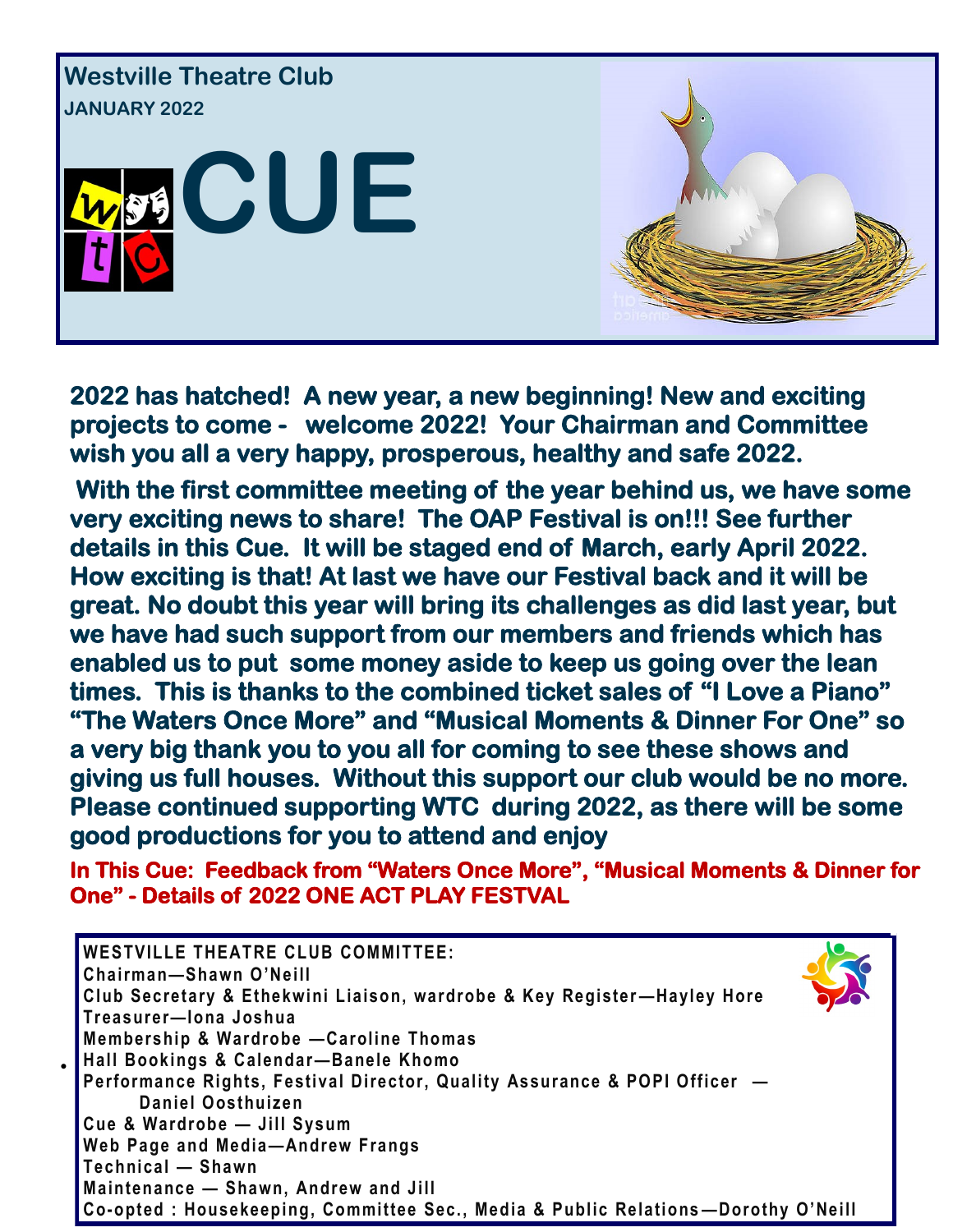Feedback on "TEST THE WATERS ONCE MORE" - By Shawn O'Neill

### The Waters Once More

2021 closed with a mad scramble to get shows in to meet the festive season demand once it was evident that lockdown levels were unlikely to increase, and our enthusiastic members were not going to allow these circumstances to strangle activities for another peak entertainment season.

The Waters Once More ran for five shows with very good attendance and support from our patrons. This show came about when two of our members who planned to emigrate at the end of December 2021 wanted to be on our stage once last time. Bianca Pretorius



and Mathew Love were due to leave for the Netherlands to start a new life together, so we had a matter of weeks in which to put together a show that would showcase their talents for the last time at WTC. Bianca had starred as the lead female singer in 'Test the Waters' and 'Yesterday Once More' and Mat had made his debut as bassist in the latter. A merger of the best songs from those two shows was the obvious choice and proved successful, and hence the name "The Waters Once More"

Auditions went out in October for a male and female singer to join the cast and to add a few new faces. These roles were filled by long time member Layle Cathey and debutante Darren Till. Well done Darren on braving our stage! We hope to have you and Team Darren back for many more productions.

Dorothy O'Neill changed roles from singing harmony in the first two shows and increased her workload substantially by taking on bookings for ALL the November and December WTC shows as well as doing sound for this show and keeping an ear on the harmonies and an eye on the choreography. This was after playing a major role in the previous play, Natural Causes. Well done Dorothy.

Heather Dix joined the band on keyboard, in between her own Piano Evening in November and as solo accompanist for "Dinner for One" in December. Three different shows in as many weeks! Well done Heather.

The Waters Once More was a lovely and lively evening of song (rich in harmonies) and entertaining dance moves, backed by the four-piece band of Heather Dix – (keyboard & percussion), Andrew Lategan –(drums), Mathew Love (Bass), Shawn O'Neill (guitars). The singers were Bianca Pretorius, Tyrone O'Neill, Layle Cathey, Nathan Hill, Darren Till and Shawn O'Neill. Jacquie Ross operated the lights (another debutante on this system) and Gail Lategan managed front of house.

Thanks to all for pulling this show out the hat in such a short space of time. Fortunately, we have good quality audio recordings of the show, but we are going to miss live performances from the talented Bianca and Mat.

To all those budding singers and actors out there, watch this space for auditions for future shows.

Shawn O'Neill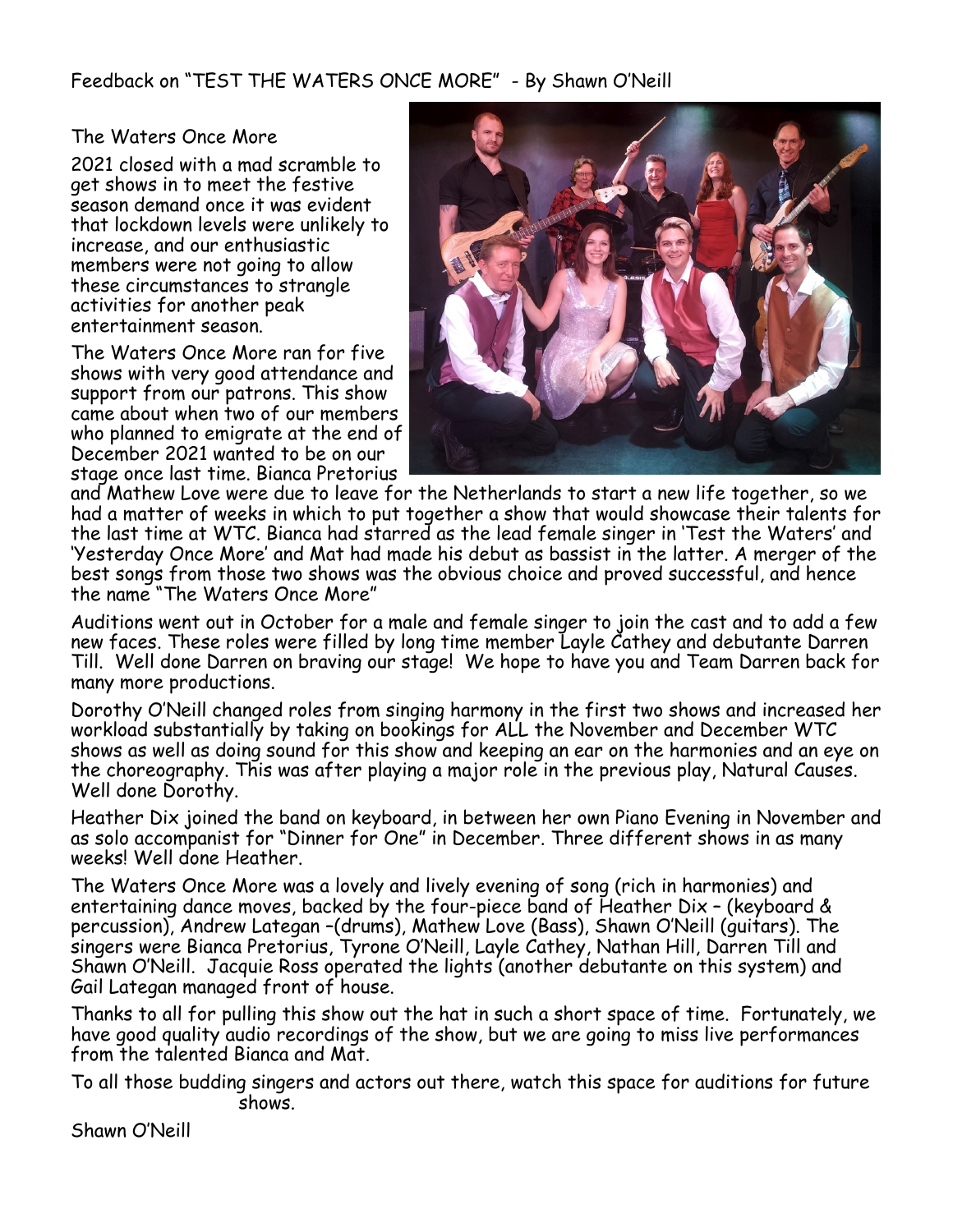## **Feedback on — MUSICAL MOMENTS & DINNER FOR ONE—By Jill Sysum**



**A very successful show. Heather brilliant on piano, the cast gave fabulous performances with their songs, Geoff Shaw as James in "Dinner for One" gave some of his best performances, the audiences loved him and they laughed long and loud! Shawn amazing on lights and sound. Andrew Lategan on percussion, and Gail Lategan on FOH - but twists and turns became part and parcel of this production!**

**The cast of this show was the absolute best. Unfortunately due to illness, we lost several members of our cast—three on opening night! Which was a loss of five songs! but the well known saying of "the show must go on" was never more true, with remaining cast members stepping in and either taking over songs or performing different songs they knew. Every night was a surprize. We lost our FOH and drummer due to illness, but Shawn stepped in, and besides doing lights and sound and then FOH, he also filled in for our drummer by playing electronic drums from the lighting box. Through all this our "band" Heather, who had kept the music flowing, played on. The cast sang on, and the audience enjoyed every minute. The printed programme was thrown out the window, but a good show was given every night. So thanks to you, the most amazing cast, crew and "band" who carried on in the most amazing way, in a most amazing show. I have never, in all my years of directing, had a cast who pulled together, got on with rehearsals, learnt their numbers, under such difficult conditions, and then absolutely 'killed it' during the performances. THANK YOU ONE AND ALL!! We had full houses every night, so a big thank you to the most wonderful audiences who laughed and sang along with us, taking everything as it came! Wow a show never to be forgotten, for all sorts of reasons! But the main one being the "can do" attitude of everyone involved. Which, in a funny way, seemed fitting seeing it was the last "Dinner For One" show, starring Geoff Shaw, and the end of an era. So well done everybody, a strange, but wonderful experience!**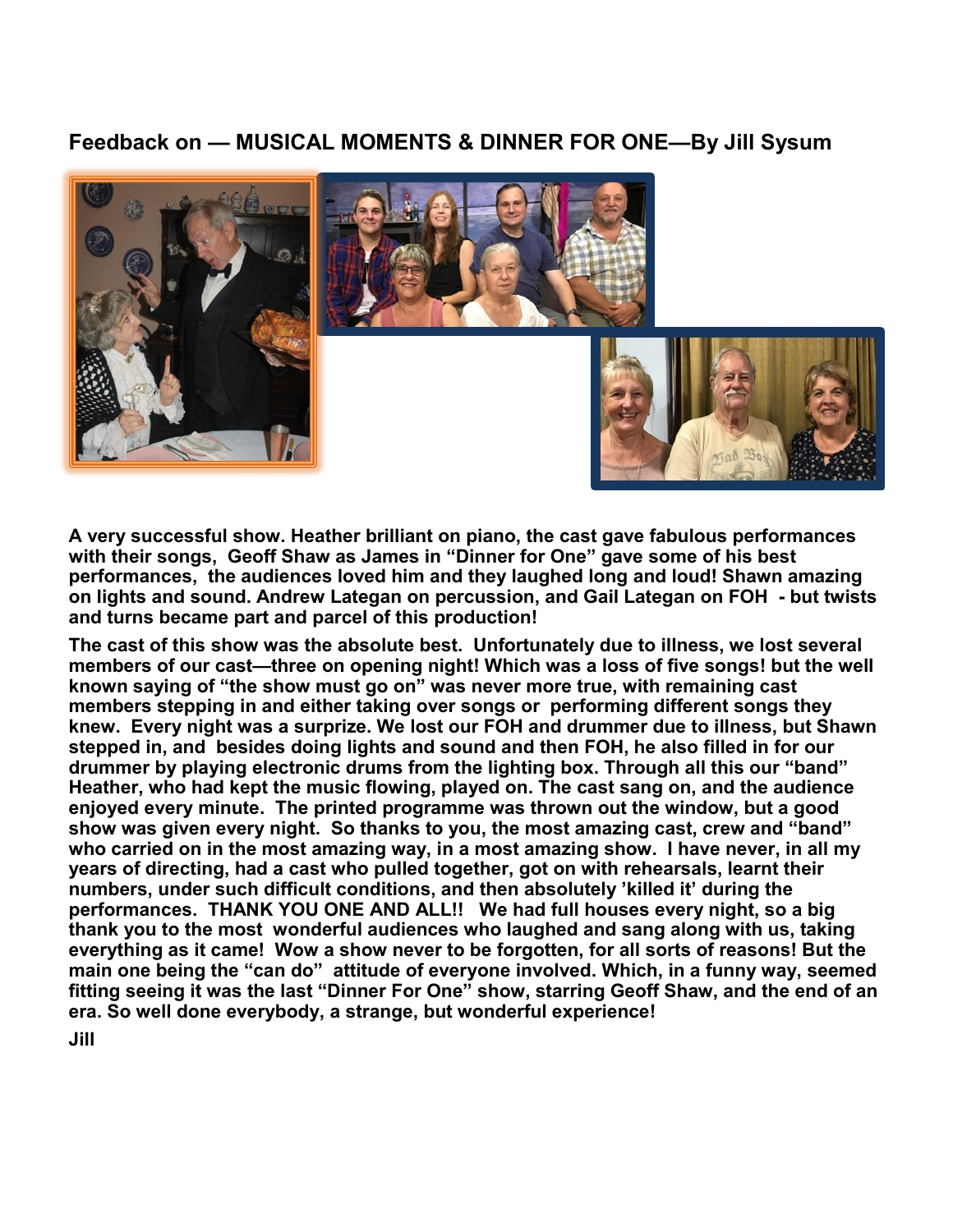



## **2022 ONE ACT PLAY FESTIVAL**

**2022 One Act Play festival will be staged End March early April 2022. Orientation/information day : Saturday 29th January -12pm—2pm Audition Dates: Sunday 30th January 9am—7pm Monday 31st January 6pm—8pm** 



 **For further details and information, please contact : Daniel Oosthuizen: 060 376 8852 Banele Khomo : 081 869 0025**